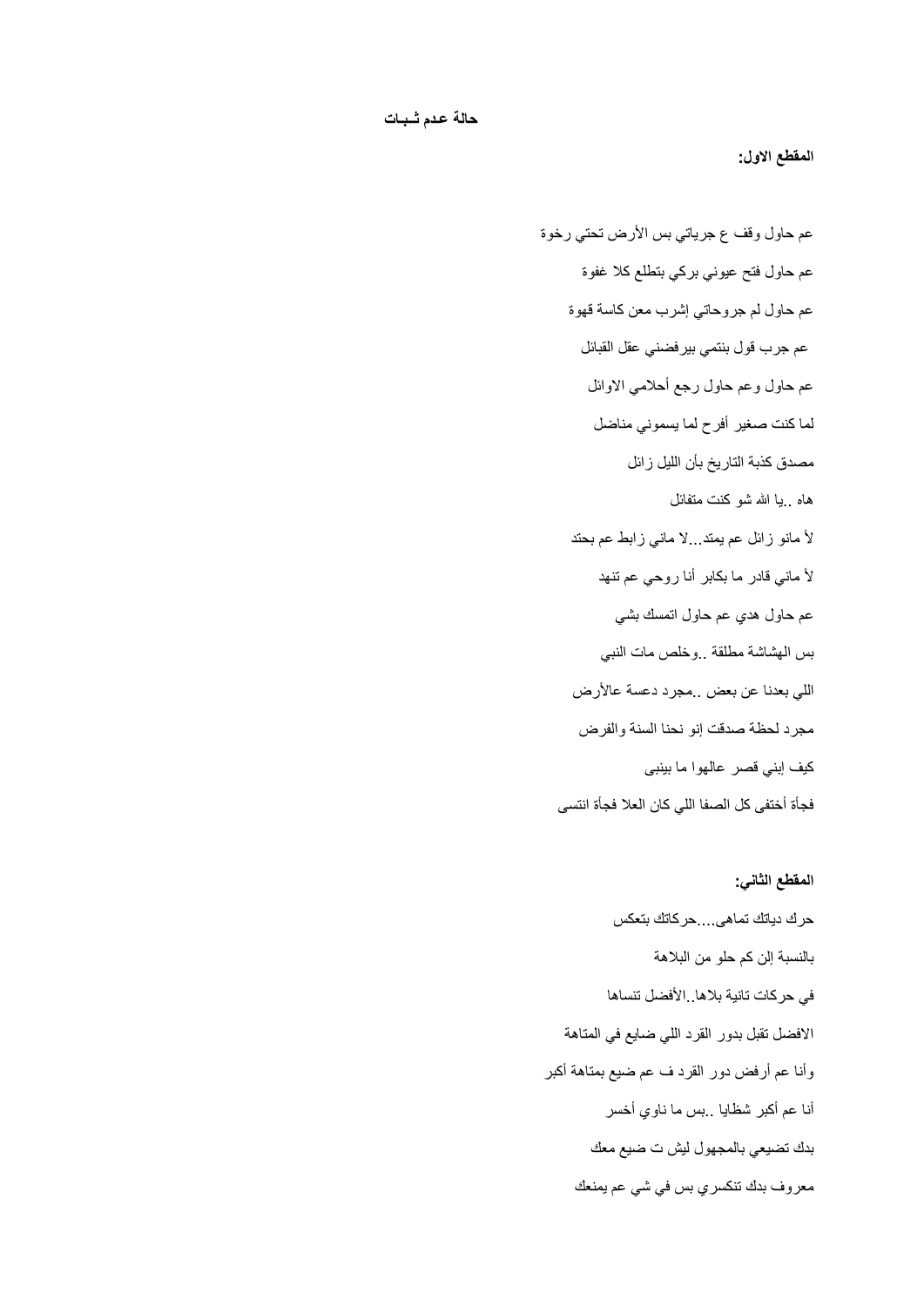مانك متأكدة ؟ ليش مين فينا متأكد اليقين بهيدا العصر بيشبه السجن المؤبد حالة عدم ثبات! شفتي الثبات لوين وصلنا ثباتك السادي اللي كان مبني ع جماجمنا راح االستقرار..عم ندور برا المدار وإنت برا اللعبة ما بيعنيلك الحصار شفتي ..ليكني طلعت عن النص ورجعتلك...شو بحس لو كنت محلك؟

## **Uncertain State:**

## **First Verse:**

I am trying to stand on my feet but the soil below is so fragile I am trying to open my eyes, maybe it is all just a doze I'm trying to collect my wounds , invite them to a coffee I'm trying to say I belong… but the tribe's mentality rejects me. I'm trying, I keep trying to reclaim my initial dreams as I was a kid, I felt happy as they called me a fighter I believed the lie of all times, that darkness is temporary Oh, I used to be optimistic no it is not temporary, it's spreading out. no I'm not fine I'm getting furious no I cannot, I won't insist stubbornly, my soul is breaking down I'm trying to calm down, to hold something But the fragility is absolute, the prophet died ages ago what separated us from each other is a simple step on the ground or maybe a moment when I believed we are the route and the obligation how to build a palace on air, it couldn't be built suddenly all the purity disappeared and what used to ideals were forgotten